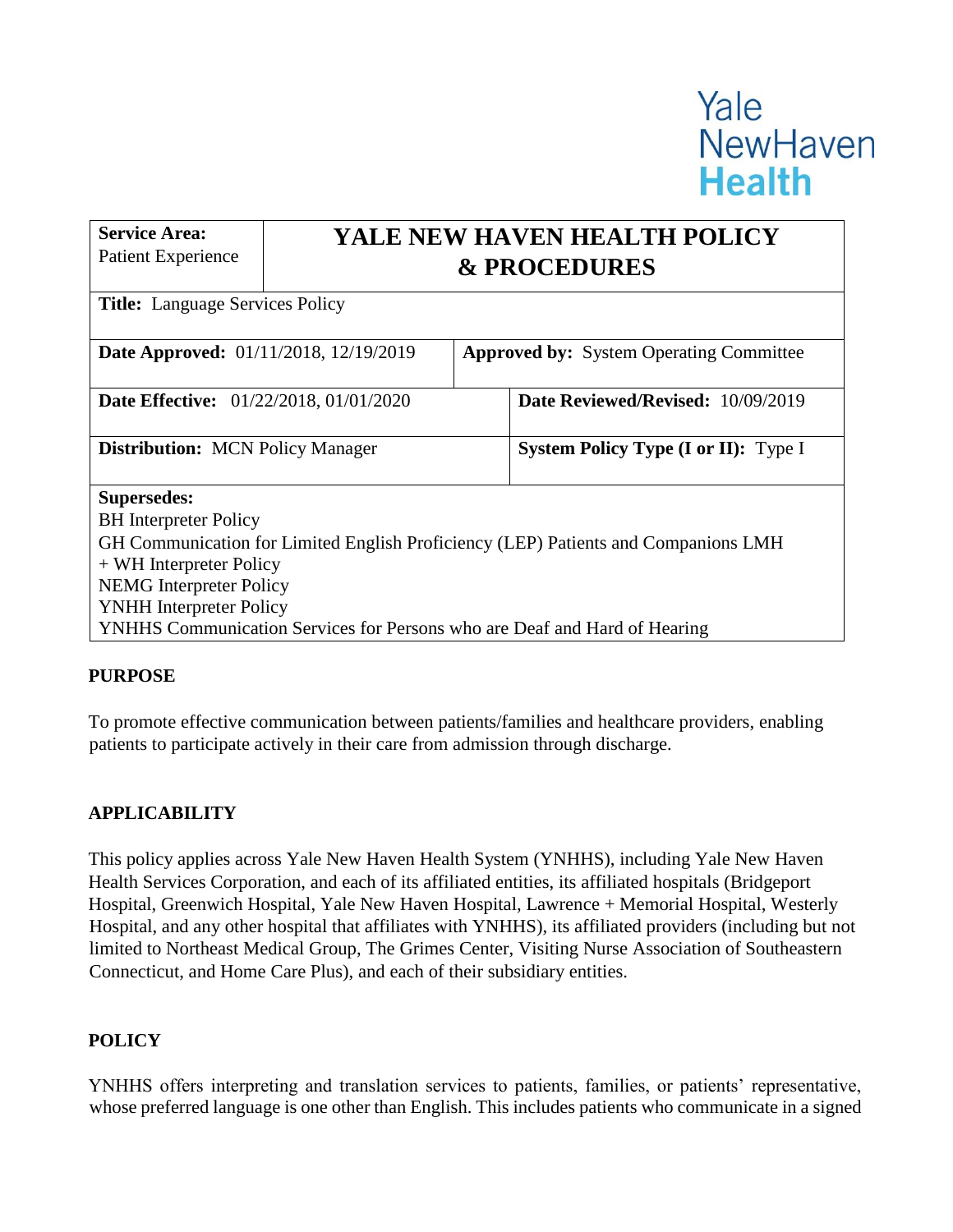language, at no cost to the patient. YNHHS will comply with all state and federal laws and the requirements of regulatory and accrediting agencies regarding the provision of language services available to the patient and their representative.

## **PROCEDURES**

Patients and their representatives are informed that language services are available and provided by YNHHS at no charge to the patient/family. The Language Services department can provide assistance in determining which services or alternative resources may be needed to facilitate communication. If a patient insists that a family member or a friend act as an interpreter, staff is still required to request a qualified interpreter. In-person interpreting services can be arranged for scheduled appointments. For emergencies, an in-person interpreter may be available, however in the event one is not, staff may use Video Remote Interpreting (VRI) service, or telephonic interpreting for spoken language interpretation, by utilizing the 24/7 telephonic interpreting services by contacting the language line and providing your site specific access code.

## **DOCUMENTATION**

All encounters that are facilitated by an interpreter will be documented as such. All healthcare professionals must ensure interpreting services accepted or declined are documented in the patient's electronic health record. For each encounter, documentation should include the interpreter's name or identification number and what modality of service was utilized (e.g., in-person, over the phone, or video remote interpreting)

## **TRANSLATION OF WRITTEN MATERIAL**

YNHHS will provide vital documents translated into Yale New Haven Health System's top languages, which represent more than 1% of the patient population (Spanish, Arabic, ASL Pashto, Portuguese, Russian and Mandarin). Vital documents include, but are not limited to documents that contain information on how to access hospital services and/or benefits.

## **DEFINITIONS**

**An individual with Limited English Proficiency (LEP)** – A person who is unable to speak, read, write or understand the English language at a level that permits him or her to interact effectively with healthcare providers and make informed decisions. Deaf or hard of hearing individuals may also have limited English proficiency.

**Qualified Interpreter** – A Qualified Interpreter is able to interpret effectively, accurately and impartially both in the target and source language using any specialized vocabulary necessary.

**Ad hoc Interpreter** – This is an untrained person who is called upon to interpret, such as a family member, a bilingual staff member, or a self-declared bilingual person who volunteers to interpret. *YNHHS does not permit the use of ad hoc interpreters unless there is an emergency involving*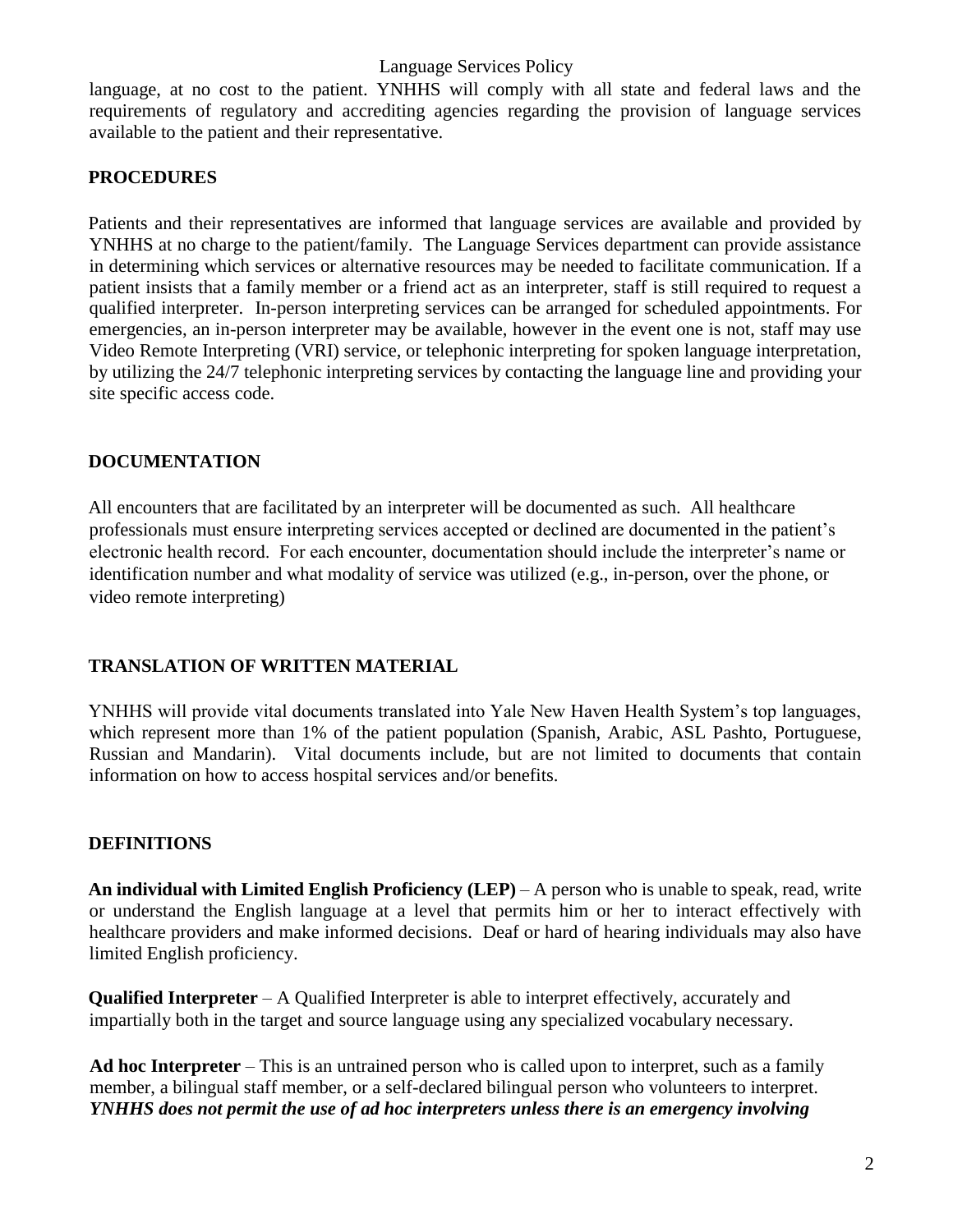### Language Services Policy

## *imminent threat to the safety or welfare of an individual or the public where there isn't a Qualified Interpreter available.*

**Translator** – A person who converts the written text in one language into written text of a second language with equivalent meaning and intent of the text of the first language. Oral interpretation and written translation require different skills and Qualified Interpreters are not expected to provide translation services. At Yale New Haven Hospital, staff translates the after visit summary for Spanish speaking patients only. YNHHS currently outsources professional translation services.

## **SERVICES FOR INDIVIDUALS WHO ARE DEAF OR HARD OF HEARING**

Sign language (all modalities), oral and tactile interpreting services, auxiliary aids and services such as assistive listening devices are available for deaf or hard of hearing patients/families and the patient's representative. Although TTYs (Teletype devices) are not often used by deaf individuals, they are available upon request from either the Patient Experience department or the Language Services department. The video phones/video relay services (VRS) are available in the lobbies of Yale New Haven Hospital, Bridgeport Hospital and Greenwich Hospital.

For the deaf or hard of hearing patients admitted in the Emergency Department after hours or on weekends, Video Remote Interpreting (VRI) is available until an in-person interpreter can be secured. VRI may be inappropriate in certain circumstances, for example, due to: (1) patient's limited ability to move his or her head, hands or arms; vision or cognitive issues; or significant pain; (2) space limitations in the room; (3) the complexity of the medical issue: or(4) any other time when there are indicators the VRI is not providing effective communication. Whenever, based on the circumstances, VRI does not provide effective communication, an in-person Qualified Interpreter will be requested and provided.

## **SERVICES FOR THE BLIND AND VISUALLY IMPAIRED**

YNHHS have (thirteen) 13 vital documents available for patients who are blind or visually impaired in Braille or large print. The Braille documents are located in the Patient Relations/Patient Experience, Language Services Office, Registration, Emergency Department, Pre Admission Testing and Nursing Administration departments. Upon request from the patient, the staff responsible for the patient can read out the information contained in written materials concerning treatment, benefits, services waivers of rights, and consent to treatment and explain these forms to persons who are blind or who have low vision.

#### *Available Braille documents:*

- 1. Advance Beneficiary Notice of Non coverage (ABN)
- 2. An Important Message from Medicare about Your Rights
- 3. Consent for Anesthesia
- 4. Consent for Surgery
- 5. Consent Refusal of Transfusion
- 6. Discharge AMA

7. Health Care Proxy

8. Medicare Outpatient Observation Notice (MOON)

- 9. Notice of Privacy Practices
- 10. Patient Acknowledgement and Financial Authorization
- 11. YNHHS Patient Bill of Rights.
- 12. YNHHS Patient Responsibilities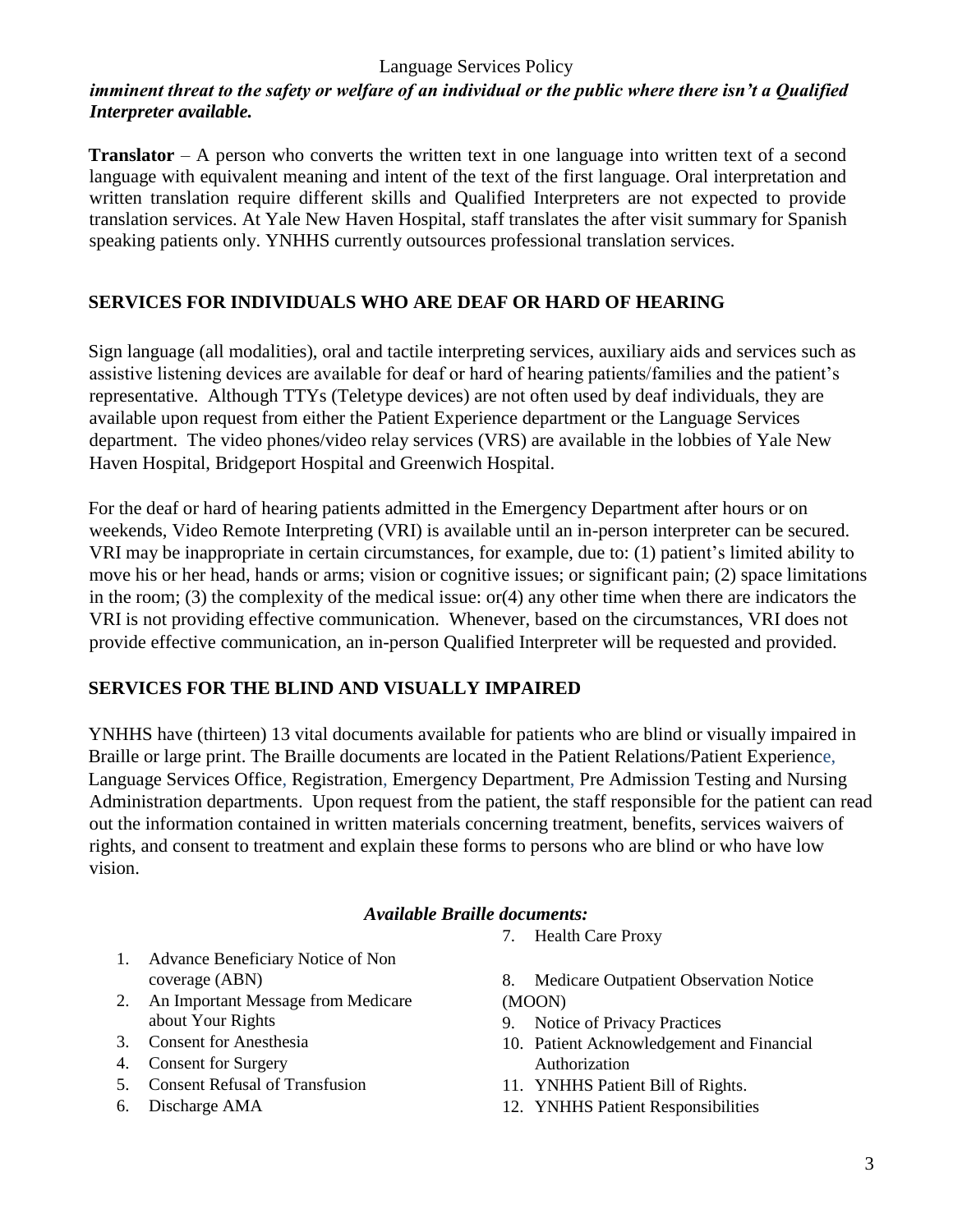13. YNHHS Discrimination is against the

law

#### **STAFF TRAINING/EDUCATION**

A mandated Language Services module to include Deaf or Hard of Hearing training is required for all new staff within the first 30 days of hire. Appropriate use of the different interpretive resources are also presented in this training.

## **PATIENT AND FAMILY EDUCATION**

Signage is posted throughout YNHHS and its satellite sites informing patients of free interpreting services and nondiscrimination policies. The Accessibility poster includes the following tagline in the CT, RI and NY Top 15 languages, "ATTENTION: If you speak [insert language] language assistance services, free of charge, are available to you."

# **Connecticut State Top 15 Languages Rhode Island Top 15 Languages New York State Top 15 Languages**

- 1. Spanish 1. Spanish 1. Spanish
- 2. Portuguese 2. Portuguese 2. Chinese
- 3. Polish 3. Chinese 3. Russian
- 4. Chinese 4. French Creole 4. French Creole (Haitian Creole)
- 5. Italian 5. Mon-Khmer,Cambodian 5. Korean
- 6. French 6. French 6. Italian
- 7. French Creole 7. Italian 7. Yiddish
- 8. Russian 8. Laotian 8. Bengali
- 9. Vietnamese 9. Arabic 9. Polish
- 10. Arabic 10. Russian 10. Arabic
- 11. Korean 11. Vietnamese 11. French
- 12. Albanian 12. Kru 12. Urdu
- 13. Hindi 13. Ibo 13. Tagalog
- 14. Tagalog 14. Yoruba 14. Greek
- 15. Greek 15. Polish 15. Albanian

### **CONTACT INFORMATION**

To arrange for an interpreter to include spoken, sign, or oral interpretation or translation services please contact the following sites as listed.

#### **Yale New Haven Hospital and Saint Raphael Campus Contact Information**

The Language Services department can be contacted via email at languageservices@ynhh.org or call (203)

688-9104 during regular business hours of Monday-Friday from 8am- 5:30pm. After 5:30pm please call (203) 688-7523.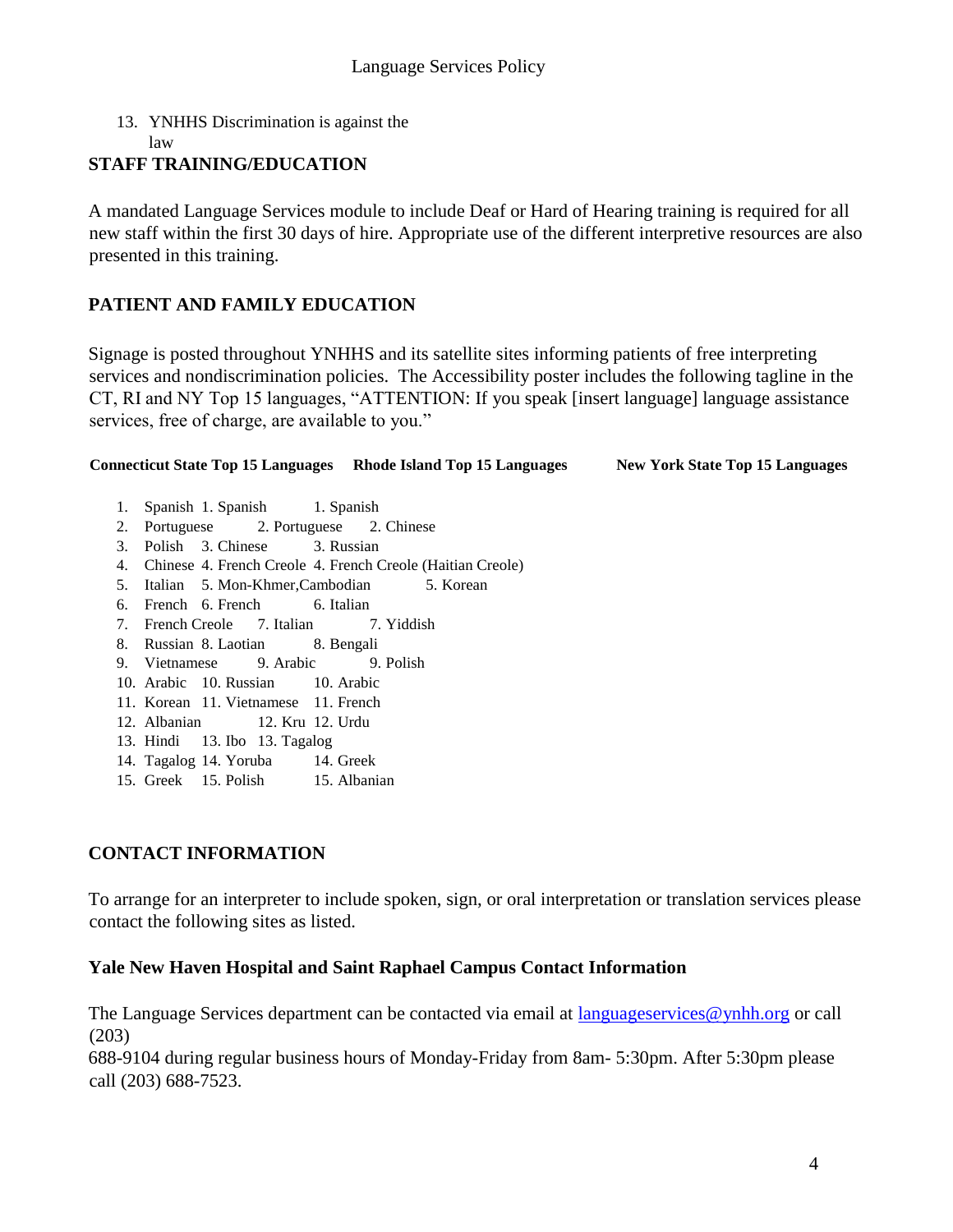## **Bridgeport Hospital Contact Information**

The Language Services department can be contacted by calling the Patient Experience department during regular business hours from Monday –Friday 8am-4:30pm at (203) 384-3704. After 4:30pm call (203) 3843585 or page (203) 534-3585.

## **Milford Campus Bridgeport Hospital Contact Information**

The Language Services department can be contacted by calling the Patient Experience department during regular business hours from Monday -Friday 8:00am-4:30pm at (203) 384-3704. After 4:30pm call (203) 384-3585 or page (203) 534-3585.

## **Greenwich Hospital Contact Information**

The Language Services department can be contacted by calling the Patient and Guest Relations Monday – Friday 8:00am-4:00pm and Saturday - Sunday 9:30-5:30 (203) 863-4746.

## **Lawrence + Memorial and Westerly Hospital Contact Information**

The Language Services department can be contacted by calling the Patient Experience department Monday-Friday 8:00am-5:00pm (860) 442-0711 Ext 4849

## **Northeast Medical Group (NEMG) Contact Information**

The Language services department can be contact by calling the Patient Experience Coordinator Monday-Friday 8:00am -4:30pm (203) 843-9105.

# **REFERENCES**

The Joint Commission RI.01.01.01, EP5; RI.01.01.03, EP2; PC02.01.21 Title VI Civil Rights Act of 1964 Title III of the Americans with Disabilities Act (ADA) of 1990, Title III, 28 C.F.R. Part 36 US Department of Health and Human Services; Office of Minority Department of Health and Human Services Guidance Regarding National Origin Discrimination Affecting Limited English Proficiency Patients (68 Fed, Reg. 47311) Executive Order 13166: Improving Access to Services for Persons with Limited English Proficiency Rehabilitation Act of 1973 National Standards of Culturally and Linguistically Appropriate services, 65 Reg. 80865 Affordable Care Act (ACA) Section 1557 of 2016